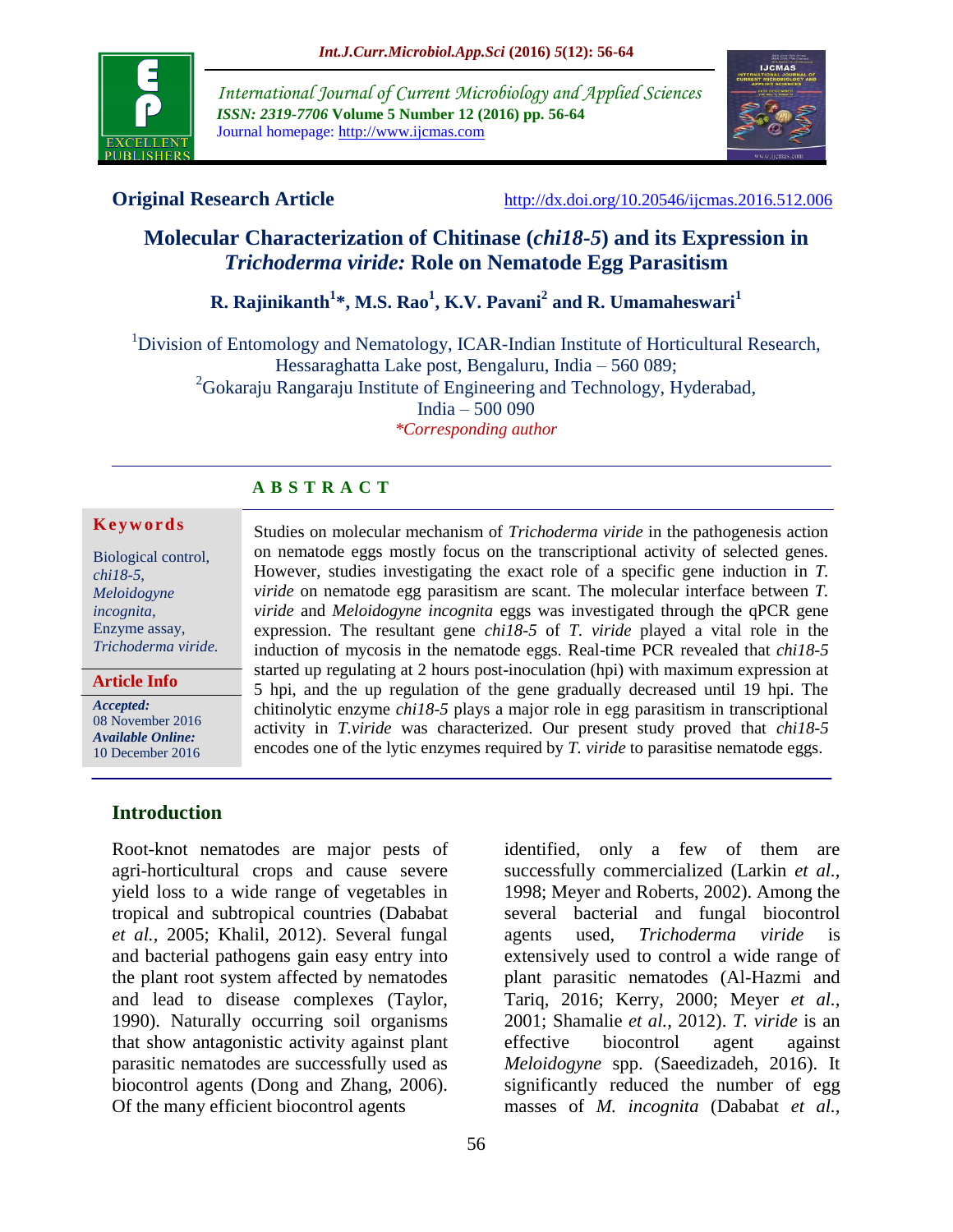2007) and was effective against several fungal pathogens (Kapoor *et al.,* 2010). Many successful reviews on the use of *T. viride* to control plant-parasitic nematode infestations on various crops have been reported (Rajinikanth *et al.,* 2013; Rao *et al.,* 2007; Sahebani and Hadavi, 2008; Sharon *et al.,* 2001; Spiegel *et al.,* 2007; Yang *et al.,* 2010). Mycoparasitism exhibited by *Trichoderma* spp. has been well documented by many researchers (Howell, 2003; Savazzini *et al.,* 2009; Szabo *et al.,* 2012; Verma *et al.,* 2007; Vinale *et al.,* 2008) and applied for the biocontrol of phytopathogens.

*Trichoderma* spp. are highly competitive in root, soil, and foliar environments. It produces several lytic enzymes such as chitinases, proteases, lipase, and glucanases to degrade the cell wall components of pathogenic fungi (Blaszczyk *et al.,* 2014; Chet *et al.,* 1997; GajeraandVakharia, 2012; Geraldine *et al.,* 2013; Parmar *et al.,* 2015). Among all the enzymes, chitinase plays the most vital role in nematode egg parasitism by *Trichoderma* spp. by which the fungus ruptures the egg shell of the nematodes (Gortariand Hours, 2008). Mycoparasitism involves morphological changes, such as formation of appressorium-like structures and coiling, to penetrate a host (McIntyre *et al.,* 2004).

Increase in chitinase activity through direct egg parasitism by *Trichoderma* spp. can reduce nematode infestation (Sharon *et al.,* 2001; Suarez *et al.,* 2004). Chitinase genes, such as *chi18-5*(chit42), *chi18-12* (chit33), *chi18-15* (chit36) (Viterbo *et al.,* 2001, 2002), and *nag*, (Brunner *et al.,* 2003) and their effective regulation against mycoparasitism have been extensively studied. Relative gene expression data was analysed using real-time qPCR and the 2− ΔΔCT method (Livak and Schmittgen, 2001).

In this study, experiments were conducted to evaluate chitinase *chi18-5*(chit42) gene expression, and variation in activity was determined at different time intervals using real-time PCR. The chitinase enzyme assay was performed to measure the activity in control and test samples under various conditions.

## **Materials and Methods**

## **Collection of the bioagent culture and nematode egg masses**

*T. viride* strain (ITCC No. 6889) was isolated and maintained at ICAR-Indian Institute of Horticultural Research on potato dextrose agar (PDA) using the cryopreservation method (Sudheer, 2010). A subculture of test inoculants of *T*. *viride* was prepared by placing a 5-mm culture disc on plates with solidified PDA and incubated for 3 days at  $27 \pm 2^{\circ}$ C. Pure culture of the pathogenic root-knot nematode *M. incognita* was collected from nematodeinfected cauliflower plants at Doddaballapur (Bengaluru Rural, Karnataka, India), and presence of *M. incognita* was confirmed by the perineal cuticular pattern observed under a stereomicroscope (Hussey and Barker, 1973). The identified *M. incognita* was used for further studies.

## **Assay of egg parasitism**

*T. viride* was pre cultured in PDA medium for 3 days. Approximately 5–8 egg masses of each carrying approximately 150–250 eggs of *M. incognita* were used for the assay. *T. viride* culture was used to observe endochitinase gene expression upon interaction with *M. incognita.* The egg masses were placed near the periphery of *T. viride* (10<sup>8</sup> spores/mL) mycelia in a 5-mmwide zone in each PDA plate *in vitro*. To maintain sterile conditions, the PDA plates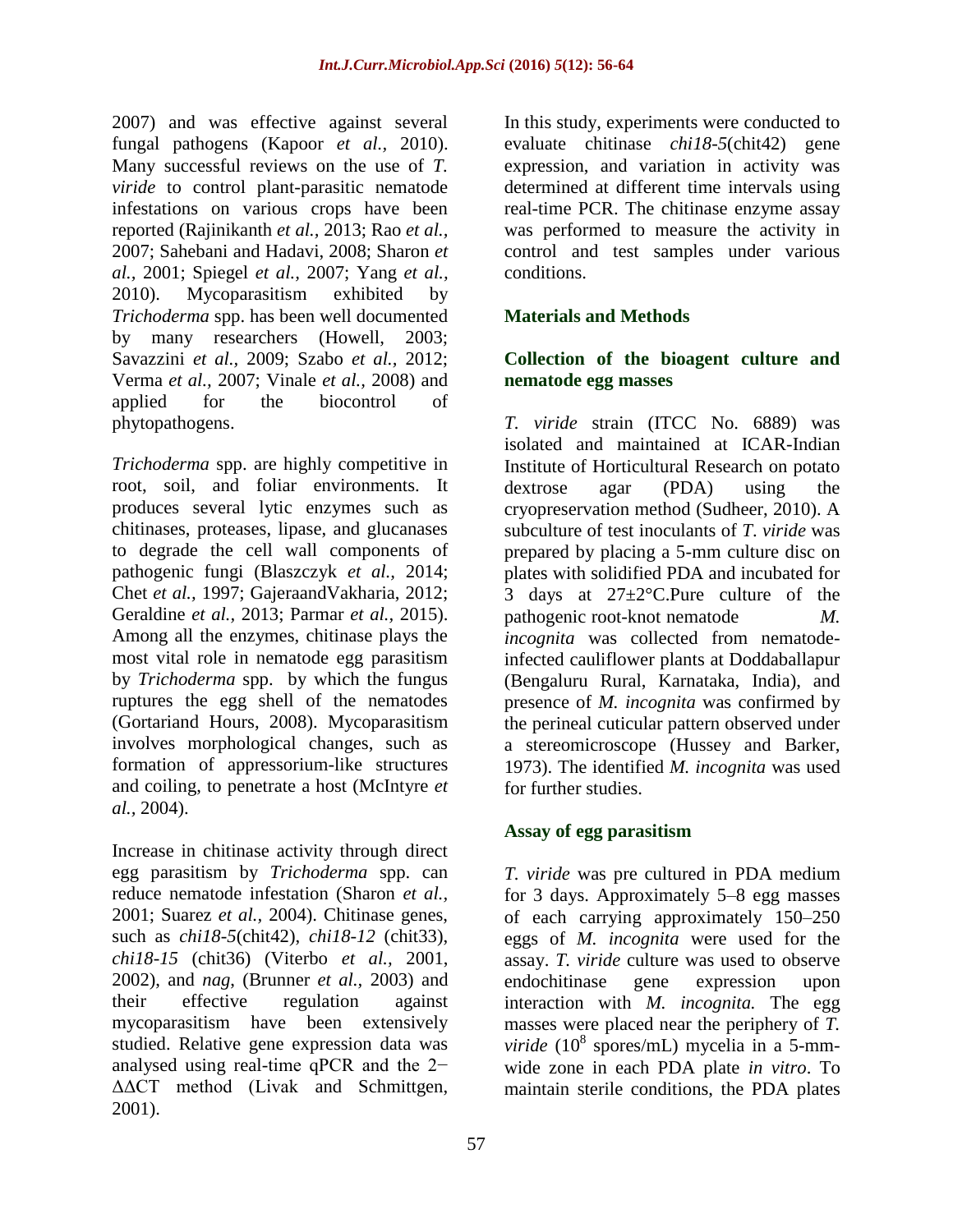were sealed and incubated at 25°C in the dark and replicated thrice. Observations were recorded at various time intervals [0, 1, 2, 3, 5, 7, 9, 11, 13, 15, 17, and 19 h postinoculation (hpi)] to monitor the variation in chitinase gene expression. At each interval, *M. incognita* egg mass-colonised *T. viride* mycelia were collected and pooled from 10 plates. They were then flash-frozen in liquid nitrogen and stored at −80°C for further downstream applications.

#### **RNA extraction, cDNA synthesis, and real-timePCR**

RNA extraction was performed from 25mg of stored fresh fungal mats using a NucleoSpin Tissue extraction kit (Macherey-Nagal, Germany), following the supplier's instructions. After DNase treatment, RNA concentrations quantified at 260/280 nm were estimated using a NanoDrop spectrophotometer (Thermo Scientific-Nano drop light, USA). RNA was reverse-transcribed into a single-stranded cDNA using a Verso cDNA synthesis kit (Thermo Scientific, USA) following the supplier's instructions. Primers were designed using a web-based online primer design service (RozenandSkaletsky, 1999), Primer3 [\(http://fokker.wi.mit.edu/primer3\)](http://fokker.wi.mit.edu/primer3). The endochitinase gene (*chi18-5*) was used for analyzing chitinase gene expression, and alfa-tubulin (Szabo *et al.,* 2012) was used as a reference gene. PCR was performed using a Step One real-time PCR system (ABI-7500, TR-PCR-Applied Biosystems) with SYBR green master mix (Takara Bio Inc, Japan) to examine DNA synthesis. Final reaction was performed in 25 µL volumes, according to the manufacturer's instructions, containing 1:10 volume of cDNA and 1 µL (0.5µM) of gene-specific forward and reverse primers (Table 1). All reactions were triplicated including a control with no template. Single gene amplification was

58

confirmed by the presence of melting curves. The variation levels of *chi18-5* expression were estimated using log2RQ values with a 0 hpi steady state chitinase transcript at all remaining time points (0,1,2,3,5,7,9,11,13,15,17, and 19).

Each experimental setup of qPCR was designed and performed according to the Minimum Information for Publication of qPCR Experiments guidelines (Bustin *et al.,* 2009). Alfa-tubulin was used as a normalisation control.

## **Chitinase enzyme assay**

One gram of *T. viride* mycelium was homogenised in 2 mL of 0.1 M sodium acetate buffer (pH5.0). The homogenate was centrifuged at 10,000 rpm for 15 min at 4°C, and the supernatant was used for the chitinase enzyme assay. The protein concentration was estimated by the method of Lowry *et al*. (1951). *T. viride* chitinase activity was assayed with 200 μL of colloidal chitin (5 mg/mL) and 200  $\mu$ L of enzyme solution. The mixture was incubated for 60 min at  $40^{\circ}$ C, and the reaction was terminated by adding 1 mL of 1% NaCl and centrifuged at 6000*g* for 5 min. The supernatant was boiled with 100 μL of potassium tetraborate buffer for 3 min. To this reaction, 3 mL of DMAB reagent [10 g of dimethyl amino benzaldehyde in 100 mL of glacial acetic acid (12.5%) and 10 M chloridric acid (87.5%)] was added. The mixture was incubated at 40°C for 20 min, and the amount of N-acetylglucosamine (GLcNAc) produced in the supernatant was determined by a previously described method (Zeilinger *et al.,*1999) and using GLcNAc as a standard. One unit of enzyme activity was defined as the amount of enzyme that catalysed the release of 1 μmolGLcNAc in 60 min at 40°C.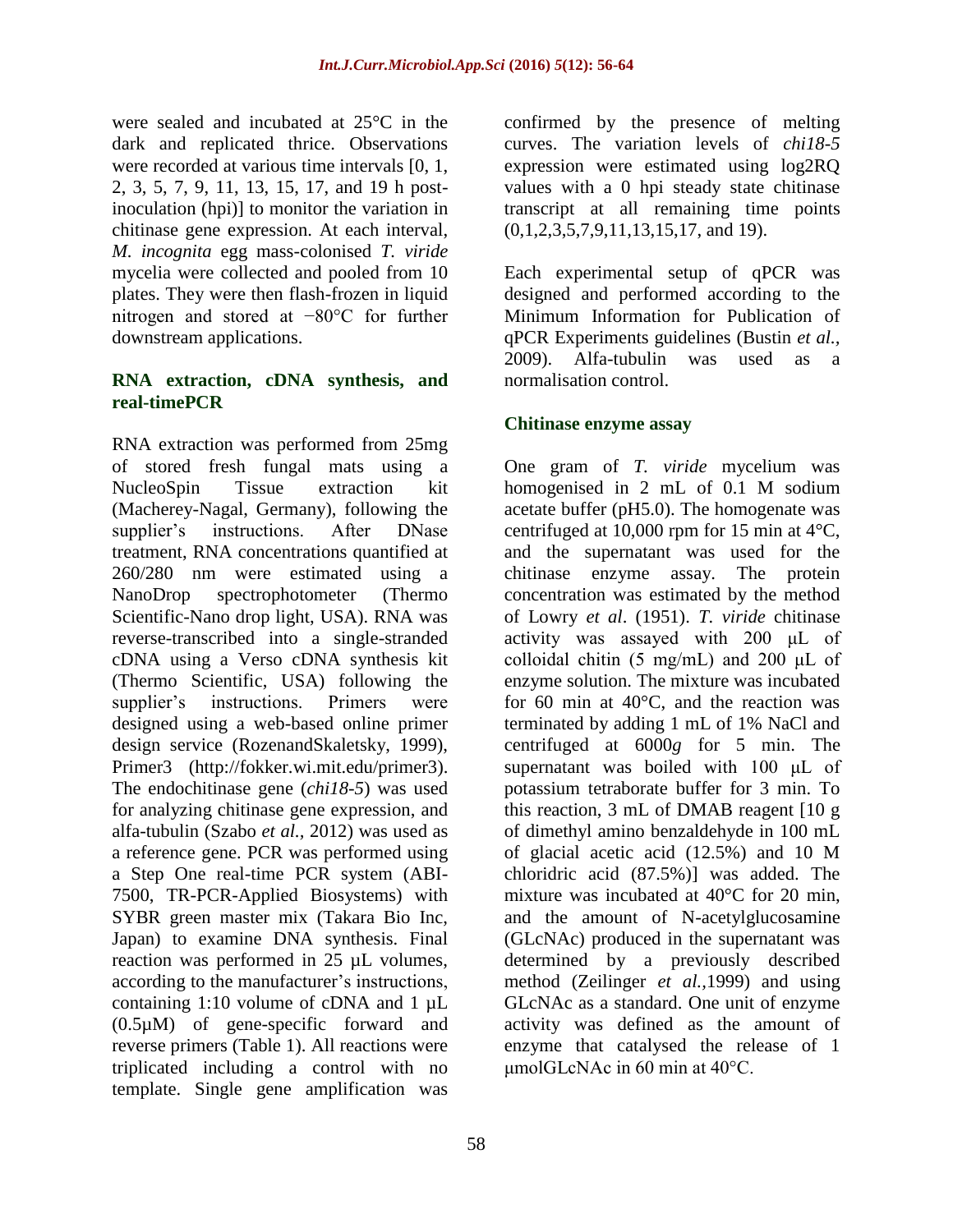#### **Results and Discussion**

#### **Effect of chitinase (chi18-5) on eggs of** *M. incognita*

Chitinase (*chi18-5*) gene expression pattern was studied at various time intervals as shown in Fig1. At 1 hpi, the expression gradually increased (log2RQ fold change to 5.079) and at 2 hpi to 5.201. The expression was observed at 3 and 5 hpi (log2RQ fold change to 5.690 and 6.261) with a decrease in the expression observed at 7 hpi to 5.923. It was followed by gradual decrease in expression from 9 hpi (log2RQ fold change to 5.217) and at 11, 13, and 15 hpi (log2RQ fold change to 3.874, 3.516, and 3.162). It was continued at 17 hpi (log2RQ fold change to 2.314)and then final decrease to

1.392 at 19 hpi (Fig.1). Chitinase (*chi18-5*) is mainly involved in early stages of mycoparasitic process, which establishes a hyphal attachment with the host (Zeilinger *et al.,* 1999). Results indicated that chitinase gene (*chi18-5*) played an important role in the *M. incognita* egg parasitism.

#### **Chitinase assay**

At room temperature, chitinase specific activity was 0.018µmol/min/mL, whereas the chitinase activity increased to 0.038 µmol/min/mL *invitro* at 5 hpi in the presence of *M. incognita*. The enzyme activity was measured at 5 hpi since the maximum chitinase (*chi18-5*) expression was observed.

#### **Table.1** Primers for Endochitinase (Chi18-5) and Alfa-tubulin genes

| S.No Gene | <b>Forward Primer</b>                                            | Reverse Primer                  | NCBI AC        |
|-----------|------------------------------------------------------------------|---------------------------------|----------------|
|           |                                                                  |                                 | <b>Numbers</b> |
|           | Chil8-5   CGGTATCTGGGATTACAAGG   GCCTCCCAGAACATGCTACC   KP271024 |                                 |                |
| Alfa-     | CTGGTCTTCCCTCTCCCTCA                                             | GGCAGCAACCTCCTCGTAAT   KP271025 |                |
| tubulin   |                                                                  |                                 |                |



Fig 1. Chitinase (chi18-5) gene expression pattern at various Hours Post Inoculation (HPI)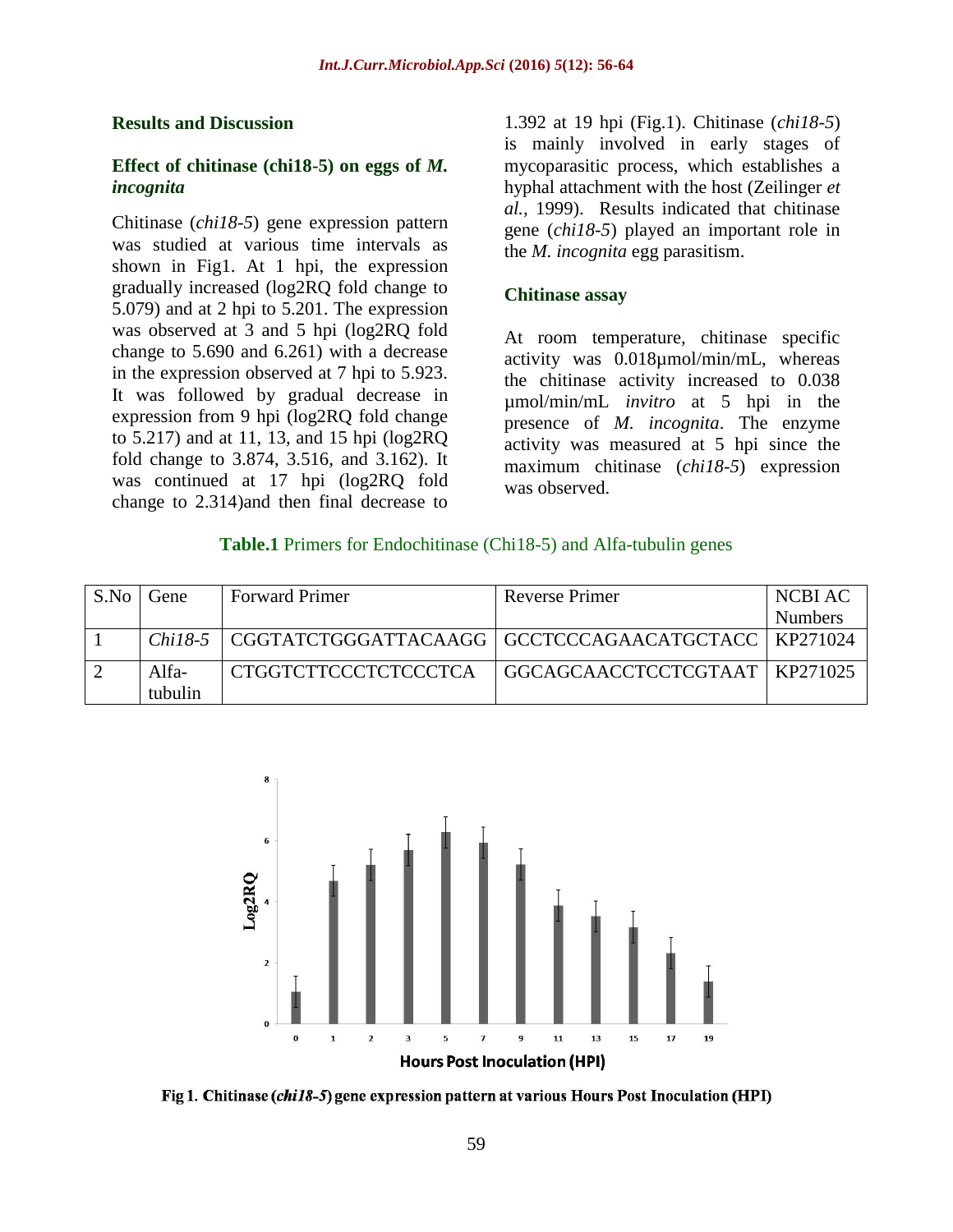*T. viride* has a parasitic and symbiotic association with plants and other microbes (Kubicek and Harman, 1998; Perveen and Bokhari, 2012). This fungus was also found to be more resistant to natural and humanmade chemicals and toxins (Harman *et al.,* 2004). Nematophagous fungi use specialised mycelial structures to entrap and thus kill and assimilate motile nematodes, eggs, and cysts (Nordbring-Hertz *et al.,* 2006; Szabo *et al.,* 2012). *Trichoderma* spp. utilize chitinase along with other enzymes (proteases, lipase, and glucanases) to degrade the cell wall of the pathogens (Boller and Mauch, 1988; Duo-chuan, 2006; Gortariand Hours, 2008; Seidl *et al.,* 2005; Szabo *et al.,* 2012).

Hence, *T. viride* is a major source of chitinolytic enzymes, and combinations of these fungal hydrolytic enzymes function effectively in chitin hydrolysation. The synergistic effect of chitin hydrolysis is one of the major factors contributing to the biocontrol ability of *T. viride* against a broad spectrum of chitin-containing plant pathogens (Brunner *et al.,* 2003; Carsolio *et al.,* 1994; Chet *et al.,* 1998; Haran *et al.,* 1995; Inbarand Chet, 1995; Kulling *et al.,* 2000a; Viterbo *et al.,* 2001).

In mycoparasitism, *Trichoderma* directly attacks the plant pathogen by excreting lytic enzymes such as chitinases, β-1, 3 glucanases, and proteases (Haran *et al.,* 1996). Therefore, chitinase gene expression on nematode egg parasitism was clearly established at various time intervals. *Trichoderma* has the potential to produce cellwall-degrading enzymes in the presence of chitin in the growth medium. *Trichoderma* β-1,3-glucanases are responsible for hydrolysis of phytopathogenic fungi during a mycoparasite attack (Matroudi *et al.,* 2009). Colonisation by *Trichoderma* strains results in increased levels of defence-related plant

enzymes, including various peroxidases, chitinases, β-1,3-glucanases (Harman *et al.,* 2004).

Chitinase gene (*Chi18-5*) expression studies revealed that *T. viride* possesses excellent biocontrol abilities against *M. incognita.* It is involved in direct nematode egg parasitism. Chitinase activity varied depending on the influence by the expression of chitinase. Using the fundamental knowledge of the present study, we aim at developing new strains with *chi18-5* over expression that may help in controlling nematodes effectively and confirm the role of chitinase in *T. viride* on egg parasitism. Additional studies on the mode of action of other enzymes antagonistic to nematodes are needed.

## **Acknowledgements**

The authors are thankful to the Director, ICAR-Indian Institute of Horticultural Research (IIHR), Bengaluru, India, for providing necessary facilities to conduct the experiments. The financial support from National Bank for Agriculture and Rural Development (NABARD), Bengaluru, India, is greatly acknowledged. We are thankful to Arthikirubha A, Kamalnath M, Grace G N and Prabhu P, for their help to conduct RT-PCR.

## **References**

Al-Hazmi, A.S., and M. Tariq Javeed. 2016. Effects of different inoculum densities of *Trichoderma harzianum* and *Trichoderma viride* against *Meloidogyne javanica* on tomato. *Saudi. J. B. Sci.,* 23 (2): 288- 292

Blaszczyk, L., M. Siwulski, K. Sobieralski, J. Lisiecka, and M. Jedryczka, 2014.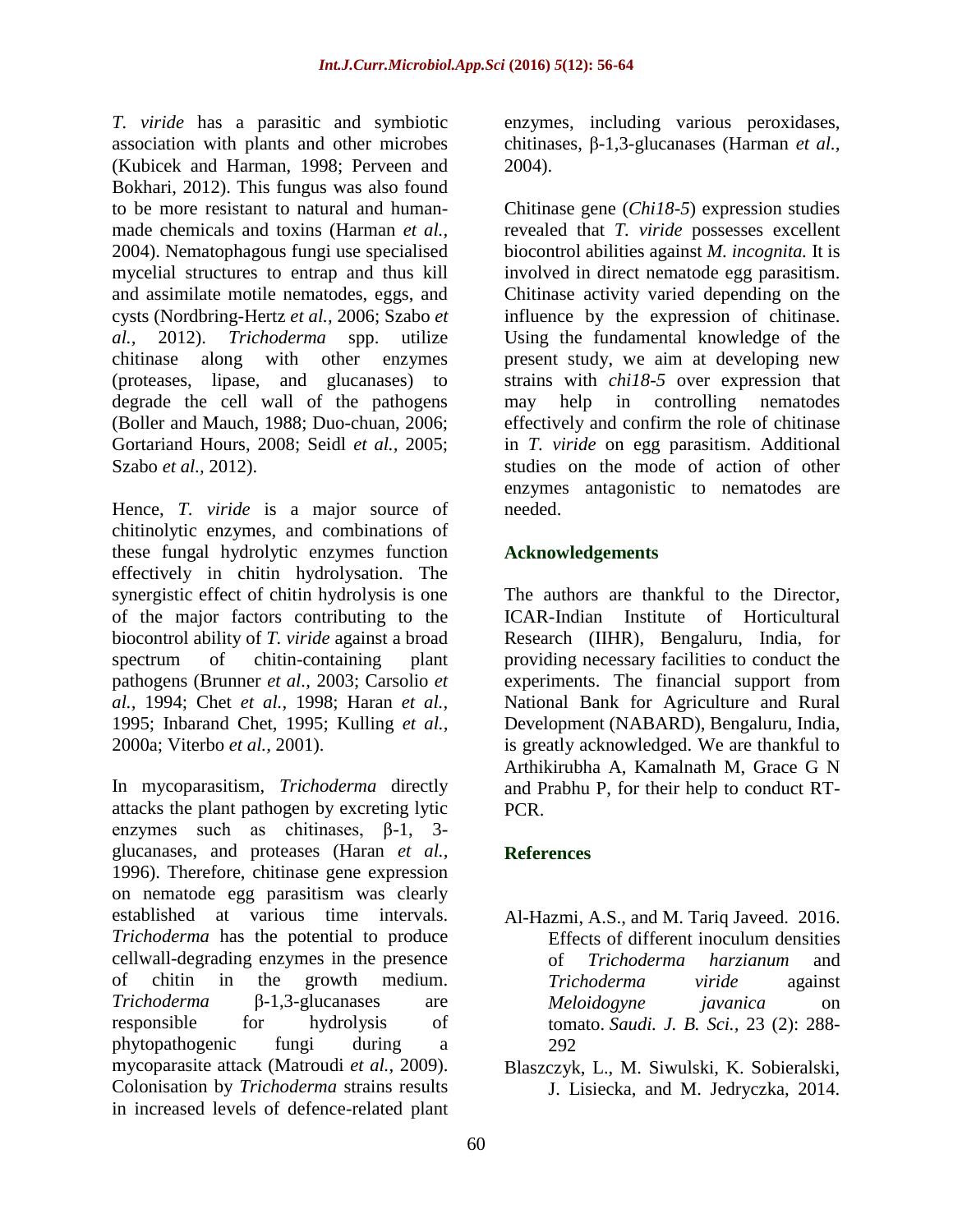*Trichoderma* spp.–application and prospects for use in organic farming and industry. *J. Plant Protection Res.,* 54(4): 309-317

- Boller, T., and F. Mauch, 1988. Colorimetric assay for chitinase. *Meth. Enzymol.,* 161: 430-435
- Brunner, K., C. K. Peterbauer, R. L. Mach, M. Lorito, S. Zeilinger, and C. P. Kubicek, 2003. The Nag1 Nacetylglucosaminidase of *Trichoderma atroviride* is essential for chitinase induction by chitin and of major relevance to biocontrol. *Curr. Genet.,* 43(4): 289-295
- Bustin, S.A., V. Benes, J.A. Garson, J. Hellemans, J. Huggett, M. Kubista, R. Mueller, T. Nolan, M. W. Pfaffl, G. L. Shipley, and J. Vandesompele, 2009. The MIQE guidelines: minimum information for publication of quantitative real-time PCR experiments. *Clin. Chem.,* 55(4): 611- 622
- Carsolio, C., A. Gutierrez, B. Jimenez, M. Van Montagu, and A. Herrera-Estrella, 1994. Characterization of ech-42, a *Trichoderma harzianum* endo chitinase gene expressed during mycoparasitism. *Proceedings of the National Academy of Sciences of the United States of America.,*91(23): 10903–10907
- Chet, I., J. Inbar, and I. Hadar, 1997. Fungal antagonists and mycoparasites. In:Wicklow, D.T., Soderstrom, B. (Eds.), The Mycota IV: Environmental and Microbial Relationships. Springer-Verlag, p.165–184 (Berlin)
- Chet, I., N. Benhamou, and S. Haran, 1998. Mycoparasitism and lytic enzymes. In: Harman, G.E., Kubicek, C.P. (Eds.), *Trichoderma* and *Gliocladium,* vol. 2, Taylor and Francis Ltd., London, p.153–172 (United Kingdom)
- Dababat, A.A., R. A. Sikora, and R.,

Hauschild, 2005. Use of *Trichoderma harzianum* and *Trichoderma viride* for the biological control of *Meloidogyne incognita* on tomato. *Commun.Agr. Appl. Biol. Sci.,* 71:(3 Pt B), 953-961

- Dababat, Abd, Al-Fattah, A., and R. A. Sikora, 2007. Uese of *Trichoderma harzianum*and *Trichoderma viride* for the Biological Control of *Meloidogyne incognita* on Tomato*. J. J.Agr. Sci.,* 3(3): 297-309
- Dong, L.Q., and K. Q. Zhang, 2006. Microbial control of plant-parasitic nematodes: a five-party interaction. *Plant Soil.,* 288(1-2): 31- 45.
- Duo-Chuan, L. 2006. Review of fungal chitinases. *Mycopathologia*, 161(6): 345-360.
- Gajera, H.P., and D. N.Vakharia. 2012. Production of lytic enzymes by *Trichoderma* isolates during in vitro antagonism with *Aspergillus niger*, the causal agent of collar rot of peanut. *Braz. J. Microbiol.,* 43(1): 43- 52.
- Geraldine, A.M., F. A. C. Lopes, D. D. C. Carvalho, E. T. Barbosa, A. R. Rodrigues,R. S. Brandao,C. J. Ulhoa, andM. L. Junior, 2013. Cell walldegrading enzymes and parasitism of sclerotia are key factors on field biocontrol of white mold by *Trichoderma* spp. *Biol. Control.,* 67(3): 308-316.
- Gortari, M.C., and R. A. Hours, 2008. Fungal chitinases and their biological role in the antagonism onto nematode eggs: A review. *Mycol.Progr.,* 7(4):221-238.
- Haran, S., H. Schickler, A. Oppenheim, and I. Chet, 1995. New components of the chitinolytic system of *Trichoderma harzianum*. *Mycol. Res*., 99(4):441– 446.
- Haran, S., H. Schickler, and I. Chet, 1996.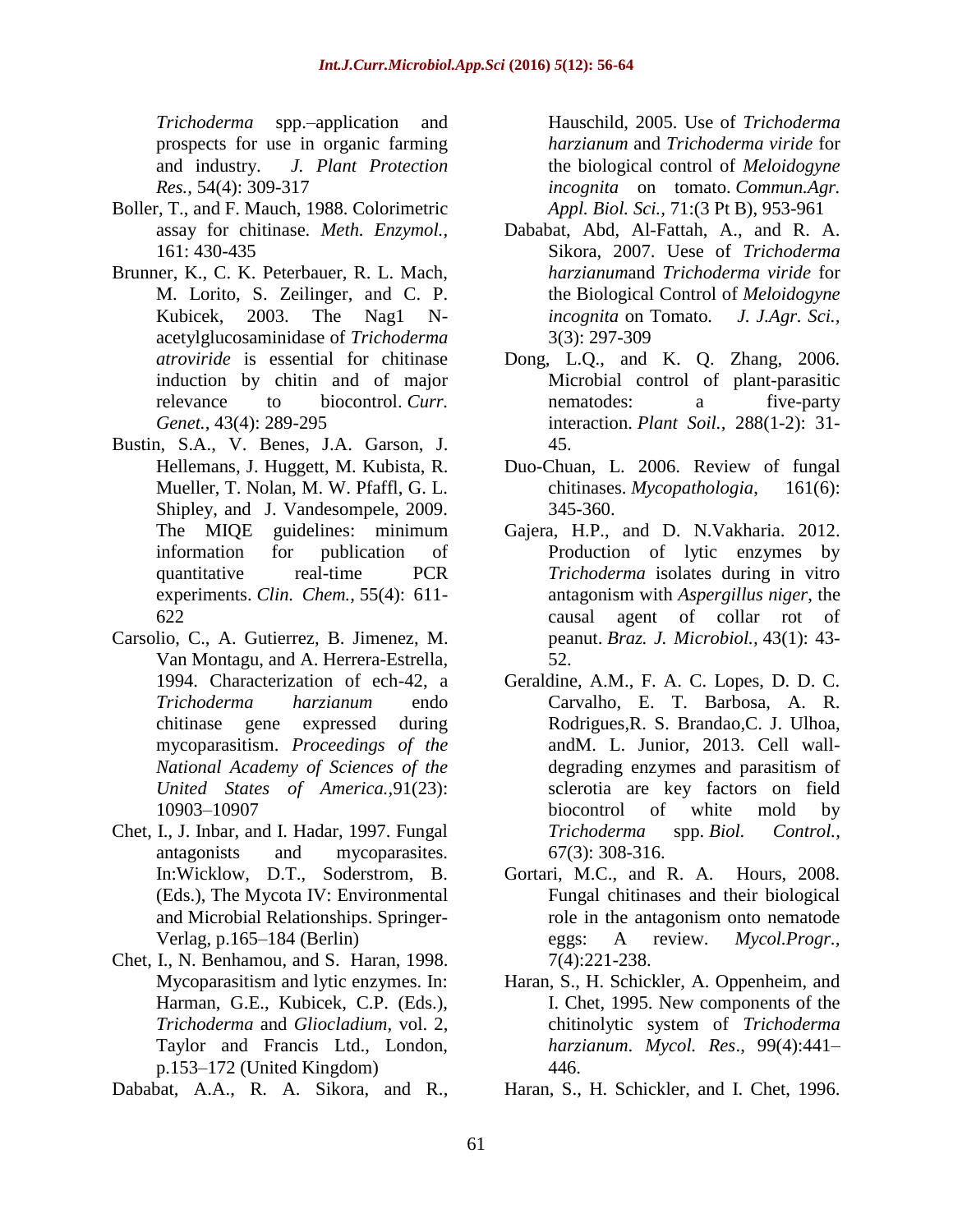Molecular mechanisms of lytic enzymes involved in the biocontrol activity of *Trichoderma harzianum*. *Microbiol*., 142(9):2321-2331.

- Harman, G.E., M.Lorito, J. M. Lynch, 2004. Uses of *Trichoderma* spp. to alleviate or remediate soil and water pollution. *Adv. Appl. Microbiol.,* 56: 313-330.
- Howell, C.R. 2003. Mechanisms employed by *Trichoderma* species in the biological control of plant diseases: the history and evolution of current concepts. *Plant Dis.,* 87(1): 4-10
- Hussey, R.S., and K. R. Barker, 1973. Comparison of methods of collecting inocula of *Meloidogyne spp*., including a new technique. *Plant Dis. Rep.,* 57:1025-1028.
- Inbar, J., and I. Chet, 1995. The role of recognition in the induction of specific chitinases during mycoparasitism by *Trichoderma harzianum*. *Microbiol*., 141(11):2823–2829
- Kapoor, S., A. Jaiswal, and D.N. Shukla, 2010. Antagonistic effect of *Trichoderma* strains against *Fusarium oxysporum*f. Sp. *Udum* Buttler causing wilt of pigeon pea. *Agr. Sci. Digest.,* 30(3):189-191
- Kerry. B.R., 2000.Rhizoshere Interactions and the Exploitation of Microbial Agents for the Biological control of Plant Parasitic Nematodes. *Annu. Rev. Phytopathol.,* 38(1):423-441
- Khalil. E.D.H., A. Allam, and A. Tag Barakat, 2012.Nematicidal activity of some biopesticide agents and microorganisms against root-knot nematode on tomato plants under greenhouse conditions. *J. Plant Prot. Res.,* 52(1):47-52
- Kubicek, C.P., andG. E. Harman, 1998.*Trichoderma* and *Gliocladium*. Vol. 1. Basic Biology, Taxonomy and Genetics. Taylor and Francis, p. 264-

266 (London)

- Kulling, C.M., R. L. Mach, M. Lorito, and C. P.Kubicek, 2000a. Enzyme diffusion from *Trichoderma atroviride* (=T. harzianum P1) to *Rhizoctonia solani* is a prerequisite for triggering of *Trichoderma ech42* gene expression before mycoparasitic contact. *Appl. Environ. Microbiol.,* 66(5):2232–2234
- Larkin, R.P., and D. R. Fravel, 1998. Efficacy of various fungal and bacterial biocontrol organisms for control of *Fusarium* wilt of tomato. *Plant dis.,* 82: 1022-1028
- Livak, K.J., and T. D.Schmittgen, 2001. Analysis of relative gene expression data using real-time quantitative PCR and the 2− ΔΔCT method. *Methods*., 25(4):402-408
- Lowry, O.H.N.J., ALFarr. Rosebrough, and R. J. Randall, 1951. Protein Measurement with the Folin Phenol Reagent. *J. Biol. Chem.,*193:265-275
- Matroudi, S., and M. R.Zamani, 2009. Antagonistic effects of three species of *Trichoderma* sp. on Sclerotiniasclerotiorum, the causal agent of canola stem rot. *Egypt J. Biol.,* 11(1)
- McIntyre, M., J. Nielsen, J.Arnau, V. H. Brink, and K. Hansen,2004. *Proceedings of the 7th European Conference on Fungal Genetics*. Copenhagen, (Denmark).
- Meyer, S.L., andD. P. Roberts, 2002. Combinations of biocontrol agents for management of plant-parasitic nematodes and soil borne plantpathogenic fungi. *J. Nematol.,* 34(1):1- 8.
- Meyer, S.L., D. P. Roberts,D. J. Chitwood, L. K. Carta, R. D.Lumsden, and W. Mao, 2001. Application of *Burkholderia cepacia* and *Trichoderma virens*, alone and in combinations, against *Meloidogyne*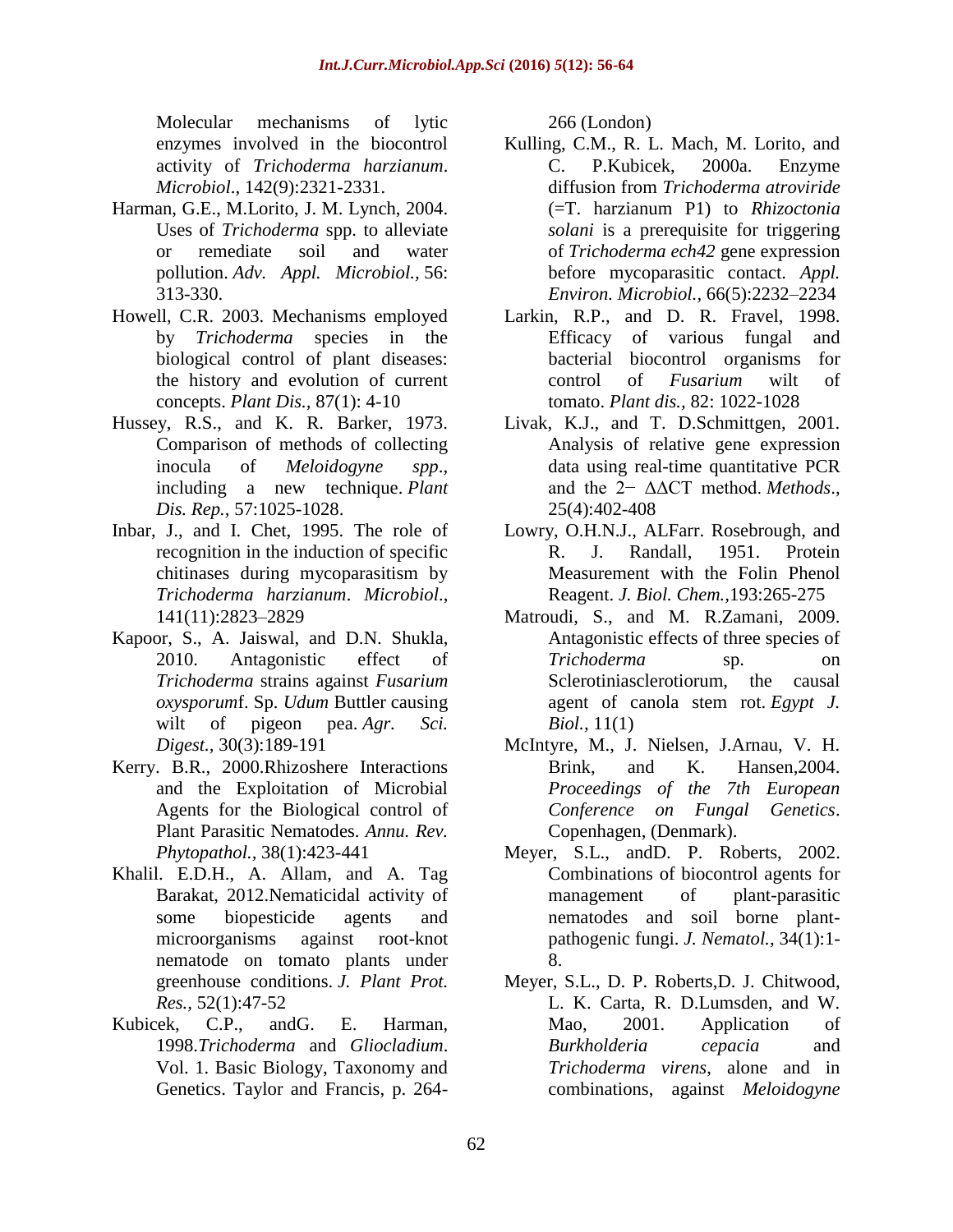*incognita* on bell pepper. *Nematropica*., 31(1):75-86.

- Nordbring Hertz, B., H. B. Jansson, and A. Tunlid, 2006. Nematophagous Fungi. *Encyclopedia of Life Sciences*. John Wiley and sons, Ltd, Chichester, doi: 10.1038/npg.els.0004293, available online: [http://www.els.net/.](http://www.els.net/)
- Parmar, H.J., N. P.Bodar, H. N. Lakhani, S. V. Patel, V. V. Umrania, and M. M. Hassan, 2015. Production of lytic enzymes by *Trichoderma* strains during *in vitro* antagonism with Sclerotiumrolfsii, the causal agent of stem rot of groundnut. *Afr. J. Microbiol. Res*., 9(6):365-372.
- Perveen, Kahkashan., and N. A. Bokhari, 2012. Antagonistic activity of *Trchidermaharzianum*and *Trichoderma viride*isolated from soil of date palm field against *Fusarium oxysporum*. *Afr. J. Microbiol. Res.,* 6(13):3348-3353
- Rajinikanth, R., M. S. Rao, K. V.Pavani, R.Manojkumar, M. K. Chaya, K.Rathnamma, andT. N.Shivananda, 2013. Management of nematode induced disease complex in seedlings of cauliflower (*Brsassicao leraceae* var. botrytis) using bio-pesticides. *Pest Manage. Hortic. Ecosyst.,* 19(2):203- 210
- Rao, M.S. 2007. Papya seedlings colonized by the bio-agents *Trichoderma harzianum* and *Pseudomonas fluorescens* to control root-knot nematodes*. Nematol. Mediterr.,* 35(2):199-203.
- Rozen. S., and H. Skaletsky, 1999. Primer3 on the WWW for general users and for biologist programmers. In: Krawetz, S., Misener, S. (Eds.). Bioinformatics methods and protocols, *Methods in Molecular Biology*. Humana Press, Totowa, p.365-386 (New Jersy)

Saeedizadeh, A., 2016.*Trichoderma viride*

and *Pseudomonas fluorescens* CHA0 against *Meloidogynejavanica* in the rhizosphere of tomato plants. *H. P. P. J.,* 9(1):28-34

- Sahebani, N., and N. Hadavi, 2008. Biological control of the root-knot nematode *Meloidogynejavanica* by *Trichoderma harzianum*. *Soil Biol. Biochem.,* 40(8):2016-2020
- Savazzini, F., C. M. O. Longa, and I.Pertot, 2009. Impact of the biocontrol agent *Trichoderma atroviride* SC1 on soil microbial communities of a vineyard in northern Italy. *Soil boil. Biochem.,* 41(7):1457-1465
- Seidl, V., B. Huemer,B. Seiboth, and C. P.Kubicek, 2005. A complete survey of *Trichoderma*chitinases reveals three distinct subgroups of family 18 chitinases. *FEBS. J.,* 272(22): 5923- 5939
- Shamalie, B.V.T., R. M. Fonseka, and R. G. A. S. Rajapaksha, 2012. Effect of *Trichoderma viride* and Carbofuran (Curator®) on management of root knot nematodes and growth parameters of Gotukola (Centellaasiatica L.). *Trop. Agr. Res.,* 23(1)
- Sharon, E., M. Bar-Eyal, I. Chet, A. Herrera-Estrella, O. Kleifeld, andY. Spiegel, 2001. Biological control of the root-knot nematode *Meloidogyne javanica* by *Trichoderma harzianum*. *Phytopathol.,* 91(7): 687-693
- Spiegel, Y., E. Sharon, M. Bar-Eyal, A. Maghodia, A. Vanachter, A. Van Assche, S.VanKerckhove, A. Viterbo, andI. Chet, 2007. Evaluation and mode of action of *Trichoderma*  isolates as biocontrol agents against plant-parasitic nematodes. IOBC WPRS BULLETIN 30(6/2) Spa: p. 129(Belgium)
- Suarez, B., M. Rey, P. Castillo, E. Monte, andA. Llobell, 2004. Isolation and